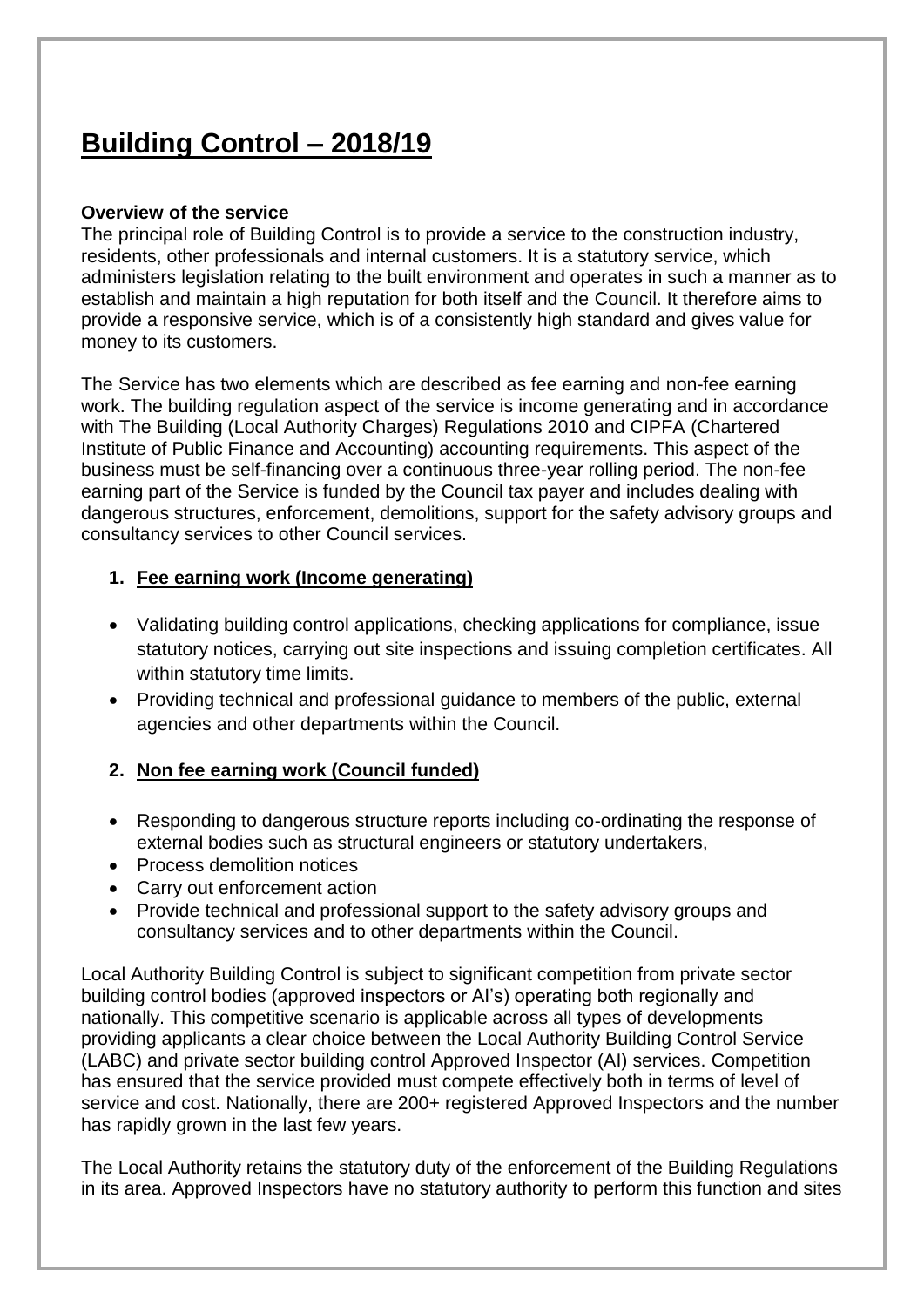which cannot be signed off by AI's revert back to Local authorities for enforcement. Thus irrespective of workload and income Local Authority must retain a building control service at some cost to the Authority.

The Service is also subject to a continuous programme of both administrative and technical legislative change. This means that management objectives and priorities may change at short notice.

#### **Cost of service**

#### **Building Regulation Fee Earning Service**

This Service is concerned with determining compliance with Building Regulations by assessing plans and carrying out site inspections at different stages of the building process. Customers are advised of contraventions of the building regulations and how they may be overcome.

Legislation allows prosecution in the magistrates' court for contraventions of the Building Regulations but it is generally used as a last resort where negotiation has failed.

This element of the service's work is subject to competition by the private sector.

The estimated income generation for 2017/2018 is **£280,000.**

#### **Non Fee Earning Work**

Building Control provides a number of services which are necessary as part of a local Authority service. These include:-

- **Dangerous Structures.**
- **Enforcement of Building Regulations.**
- **Demolitions.**
- **Registering AI Initial Notices and Competent Person Scheme works.**
- **Process disabled person's applications.**
- **Provide advice to other council services.**
- **Safety advisory group / safety at sports ground.**
- **General pre-application and building regulations advice.**

These elements of building control work do not require payment of a building regulation charge and are not required to be self-financing.

The estimated cost of the non-fee earning work in 2017/2018 is **£100,809**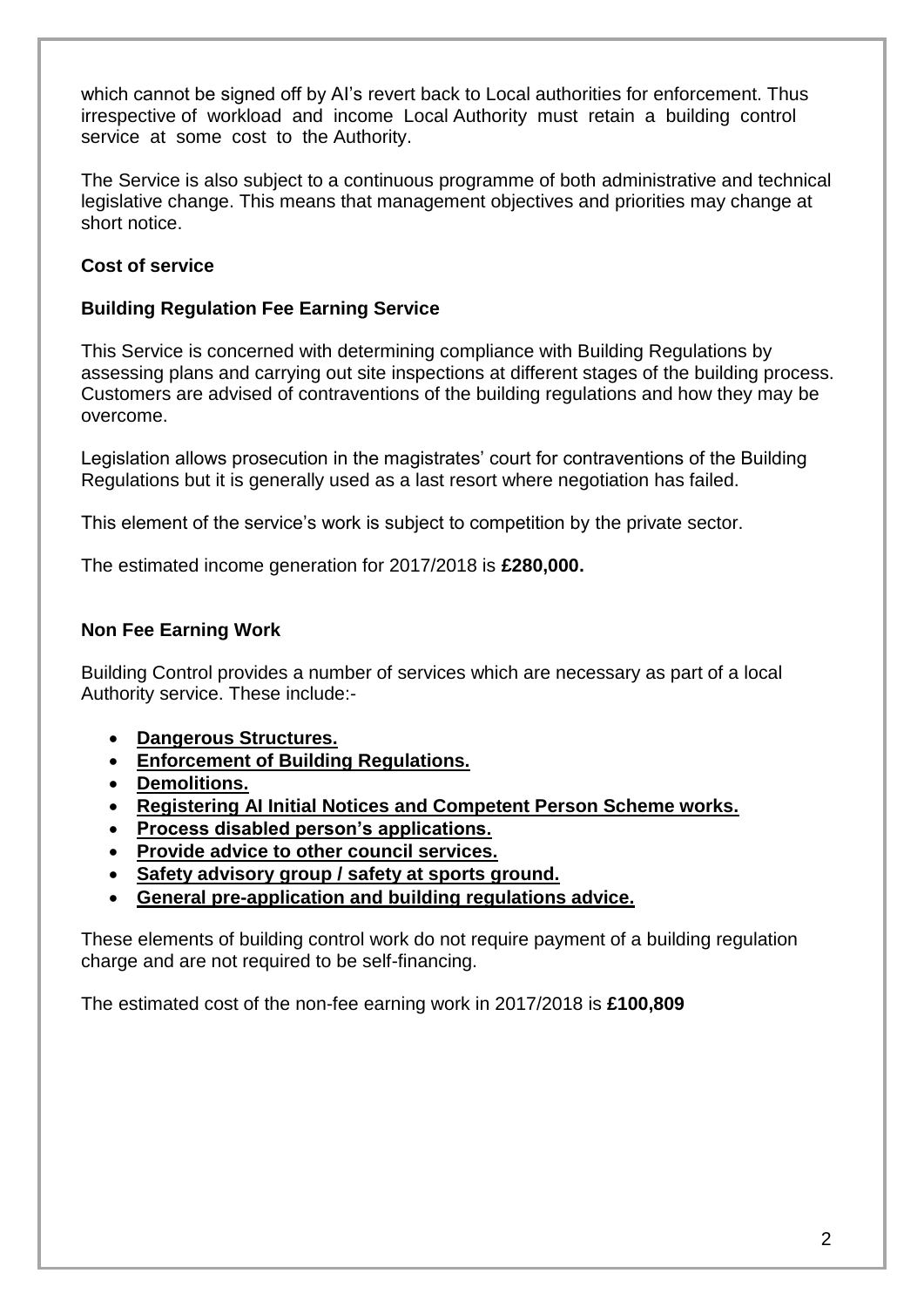#### **Proposed changes and improvements to the existing service**

#### **Staffing information – Proposed Structure**

| <b>Post</b>                                    | <b>Full/Part time</b> | Area of<br><b>Department</b> |
|------------------------------------------------|-----------------------|------------------------------|
| 1) Team Leader-Building Control Surveyor       | <b>Full Time</b>      | All                          |
| 2) Senior Building Control Surveyor/Consultant | <b>Part Time</b>      | All                          |
| 3) Senior Building Control Surveyor            | <b>Full Time</b>      | All                          |
| 3) Senior Building Control Surveyor            | <b>Full Time</b>      | All                          |
| 4) Trainee Building Control Surveyor           | <b>Full Time</b>      | All                          |
| 5) Building Control Technical Administrator    | <b>Full Time</b>      | All                          |
| <b>Development Services Administrator</b>      | <b>Fixed Term</b>     | All                          |

- 1) The above is a proposed revision to the existing Building Control structure and is awaiting agreement. After reviewing the existing structure, it became apparent that career progression became somewhat stunted from surveyor level. By reinstating the team leader post a career route is provided. Furthermore having a team leader post will provide a clear contact point for potential new clients.
- 2) Nigel Harper will reach retirement age in July 2018. Nigel would not like to retire completely therefore after discussions with Jo Brooks it was agreed that Nigel would remain, working 2.5 days a week. Retaining Nigel's vast experience, particularly in fire safety will be vitally important to the service. He will play a key role in interpreting and implementing anticipated regulation changes arising from the Grenfell tragedy and the resulting Hackitt review. In addition, Nigel will actively market the service to generate additional income.
- 3) The proposal is to promote two existing surveyors to senior positions. Both surveyors now have extensive experience to take up the posts and are undergoing an in house management training programme to obtain the required skills to manage staff.
- 4) Currently there are two salary scales between the trainee post and surveyor post. In reality the existing trainee may stay at the top of their existing pay scale for up to two years whilst working towards becoming qualified. It is proposed to introduce an additional post, surveyor (unqualified). This will ensure the trainee surveyor can receive appropriate remuneration for experience and knowledge attained whilst working towards becoming professionally qualified.
- 5) The current administrator's responsibilities will be extended (after appropriate training) to include dealing with elementary technical enquiries. It will provide the post holder with a more interesting and rewarding role within the service. In addition the surveyors will have more time improving and marketing the service.

By introducing this new structure:

- The existing staff will feel more empowered to actively contribute to the continued improvement of the service
- The existing staff recognise the authority's commitment to their progression and are therefore more likely to remain at the council
- Additional time can be spent actively marketing the service to generate additional income
- The service will be sufficiently robust enough to facilitate any additional responsibilities imposed on local authorities as a result of the Hackitt review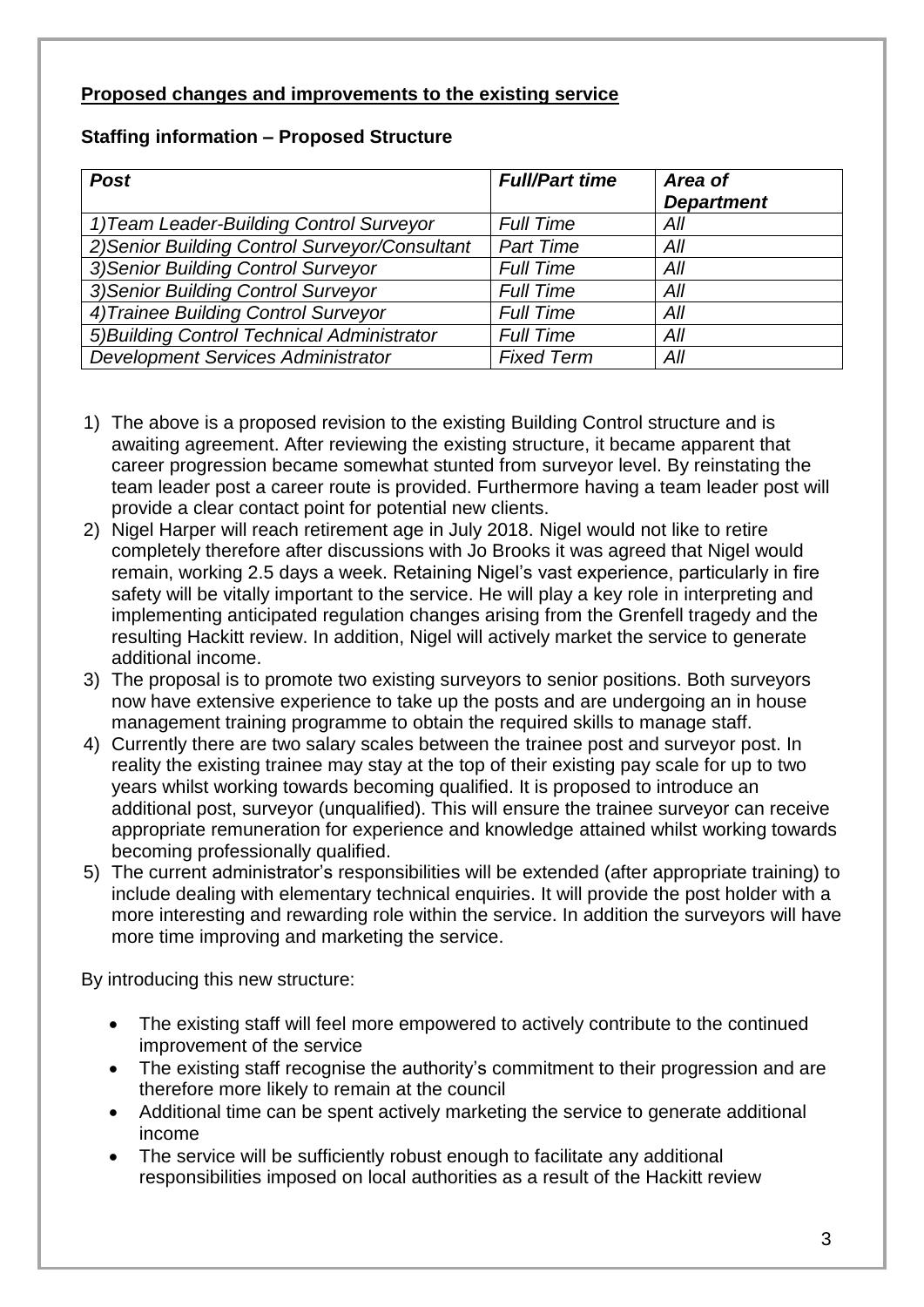Most importantly, we will continue to provide a professional and consistent service to our customers

#### **Budgets and fee's**

We are restricted by CIPFA regulations to generating a maximum annual profit of 10%. On the surface this does appear to contradict all business practices! What it actually does is to concentrate our efforts on providing a customer focused service as opposed to a financially focused service.

The service has been able to cap its fee's for the previous 6 years. As mentioned previously, additional income will be required to cover the salary changes. The proposal is to increase the fee's by 10% across the board. The anticipated additional income will support the proposed changes. We will also be reducing the number of fee scales shown on our website and fee sheets. Historically all our fees have been available to view by the public, including private building control companies. This has always been a huge bone of contention within our sector as it allows private companies to view our fee's and in turn offer a cheaper service. By reducing the number of fee scales, clients will have to contact us for a fee quote. This will provide a key marketing opportunity to talk directly to potential clients at an early stage.

#### **Changes to the service resulting from Lean**

At the end of 2017 the service provided to our customers was audited by Hetty Thornton. The results highlighted the need to portray the service in a more corporate, professional manner whilst retaining an affiliation with the Local Authority. A number of internal processes require updating or removing. To date the following improvements have been made:

- A corporate identity has been produced with the introduction of a unique logo. The logo will appear on all building control correspondence, website, protective equipment worn on site and all marketing literature**.**
- Proposed staffing changes to provide a clear career path and to retain existing staff
- Updating existing office procedures, identifying waste and removing where possible enabling the service to provide a more efficient service to its customers
- Updating processes in readiness for mobile working
- Website to be redesigned following review. New design will ensure information relevant to the customers requirements/knowledge can be retrieved quickly.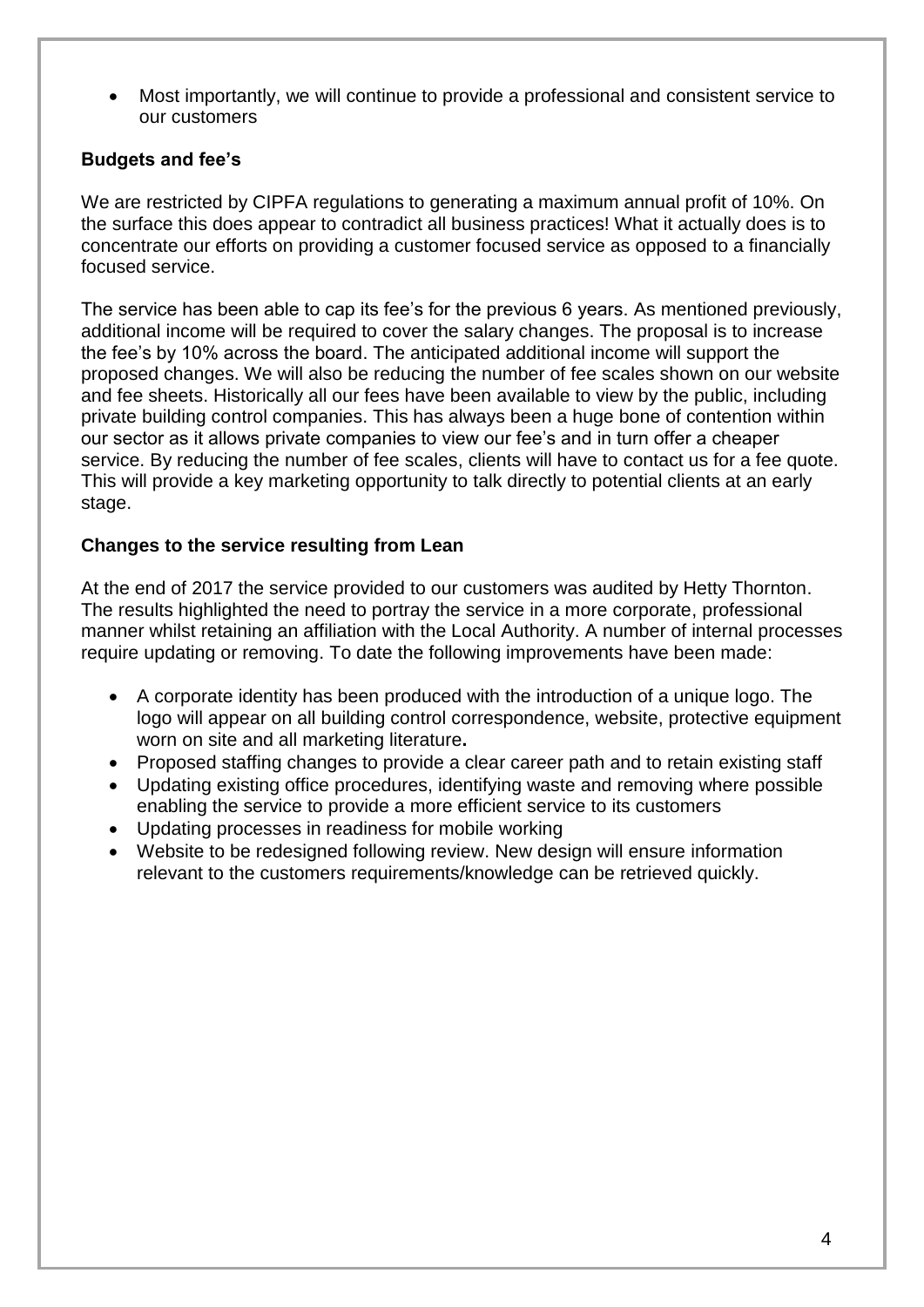#### **Strategy map- 2018/2019**

**To actively market and promote the building control service to maintain market share**

**To ensure the promotion of a safe and healthy environment**

**To determine building regulations applications and carry out site inspections within specified statutory timescales**

#### Customers

**Ensure the Council's Corporate risks are managed effectively and mitigations are put in place to** 

**reduce impact**

**To provide a dedicated high quality technical service to our customers**

**To identify training needs across the service by following effective performance management processes.**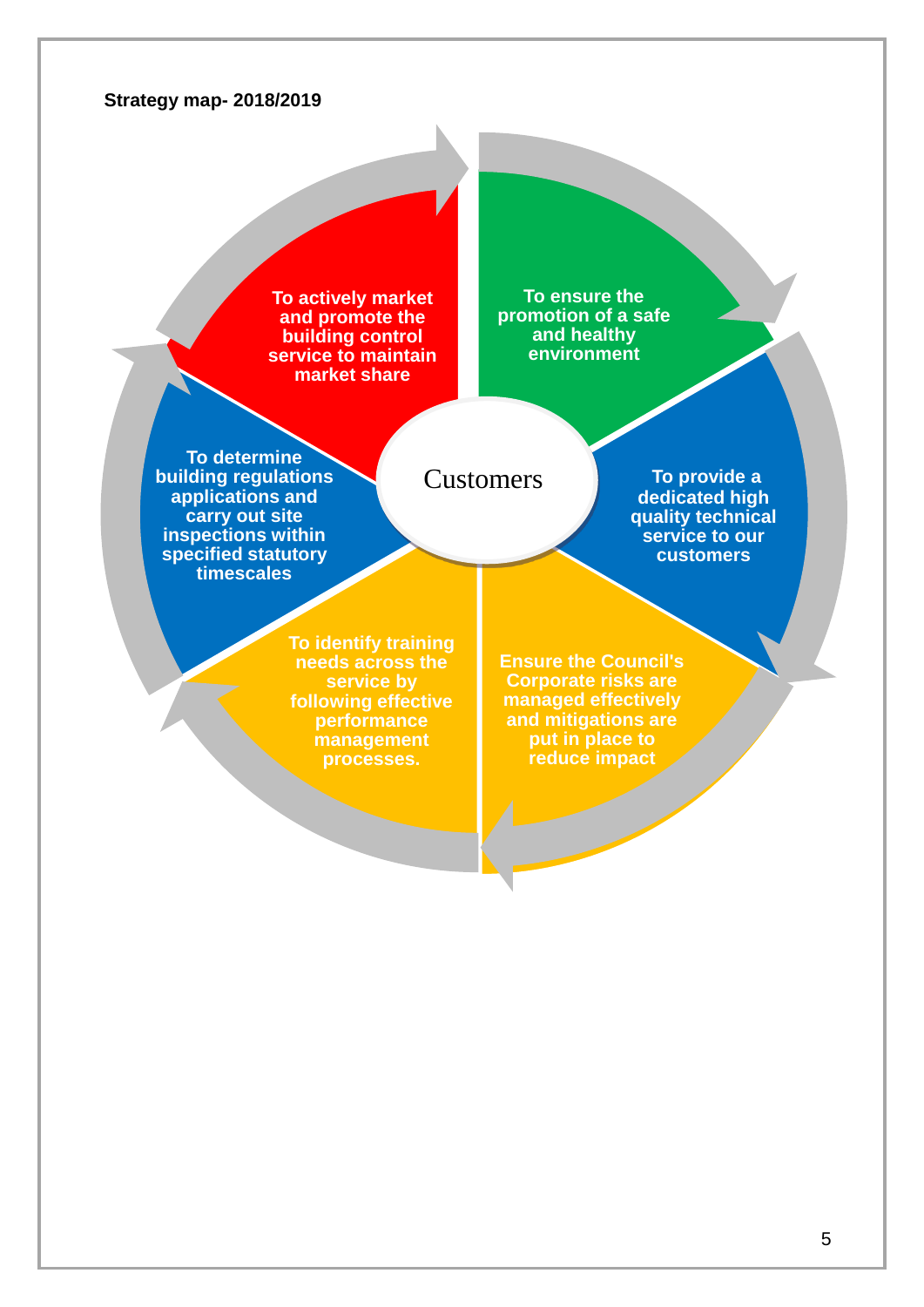#### **Owner and co-owners**

- el Harper-Senior Building Control surveyor on Johnson- Senior Building Control *v*eyor
- ncan Hones-Building control surveyor n Jeffery-Building control surveyor ren King- Building control administrator nnie Ambrose – Trainee Building Control
- veyor
- el Harper-Senior Building Control surveyor on Johnson- Senior Building Control /eyor
- on Johnson- Senior Building Control veyor
- el Harper-Senior Building Control surveyor on Johnson- Senior Building Control veyor
- Ican Hones-Building control surveyor n Jeffery-Building control surveyor nnie Ambrose – Trainee Building Control veyor
- el Harper-Senior Building Control surveyor on Johnson- Senior Building Control veyor
- Ican Hones-Building control surveyor n Jeffery-Building control surveyor ren King- Building control administrator nnie Ambrose – Trainee Building Control
- veyor el Harper-Senior Building Control surveyor on Johnson- Senior Building Control veyor
- ncan Hones-Building control surveyor n Jeffery-Building control surveyor

| <b>Performance Measure</b>                                                                    | <b>Link to Corporate Plan</b><br><b>Priority</b>              | <b>Target</b><br>and reporting timescale (i.e. 6 monthly or annually)                                                                                                                                                                                                                                                                                                                                                                       | <b>Baseline from previous</b><br>year/output from previous year                                                                                                                                                              |                                                            |
|-----------------------------------------------------------------------------------------------|---------------------------------------------------------------|---------------------------------------------------------------------------------------------------------------------------------------------------------------------------------------------------------------------------------------------------------------------------------------------------------------------------------------------------------------------------------------------------------------------------------------------|------------------------------------------------------------------------------------------------------------------------------------------------------------------------------------------------------------------------------|------------------------------------------------------------|
| To actively market and<br>promote the building control<br>service to maintain market<br>share | Delivering a financially<br>sound and well managed<br>Council | Local authority building control (LABC) services used on a large<br>proportion of all applications submitted in the East Cambridgeshire<br><b>District</b><br>75% of all Building Control applications submitted use Local<br><b>Authority Building Control</b>                                                                                                                                                                             | 64% - At the time of this report<br>there are still 5 weeks of the year<br>left. It is anticipated that our target<br>will be achieved by 31 <sup>st</sup> March.<br>Confirmation will be provided in<br>the 6-month report. | Nige<br>Jaso<br>surv<br>Dun<br>Johi<br>Dari<br>Jear<br>Sur |
|                                                                                               |                                                               | Achieve a break-even budget for the fee earning account and be<br>self sufficient                                                                                                                                                                                                                                                                                                                                                           | Balanced budget achieved                                                                                                                                                                                                     | <b>Nige</b><br>Jaso<br>surv                                |
|                                                                                               |                                                               | Review/improve the Building Control area of the Council website to<br>ensure the information available is up to date and relevant for all<br>customers                                                                                                                                                                                                                                                                                      | Completed                                                                                                                                                                                                                    | Jaso<br>surv                                               |
| To ensure the provision of<br>a safe and healthy<br>environment                               | A fantastic place to live,<br>work and visit                  | To ensure the provision of a responsive dangerous structures<br>service by attending:<br>• 100% of reports of a dangerous structure within 2 hours if<br>after a desktop assessment it is determined the structure<br>may cause immediate danger to the public<br>100% of reports of a dangerous structure within 24 hours if<br>after a desktop assessment it is determined the structure<br>will not cause immediate danger to the public | 100% Attended                                                                                                                                                                                                                | Nige<br>Jaso<br>surv<br>Dun<br>Johi<br>Jear<br>Sur         |
|                                                                                               |                                                               | To respond to 100% of demolition notices within 4 weeks (statutory<br>requirement 6 weeks) in order to ensure compliance with statutory<br>legislation and support customer needs                                                                                                                                                                                                                                                           | 100% Processed within the<br>statutory 6 week period                                                                                                                                                                         | Nige<br>Jaso<br>surv<br>Dun<br>Johi<br>Dari<br>Jear<br>Sur |
|                                                                                               |                                                               | Attend and provide technical guidance at all applicable Safety<br>Advisory Group meetings both internally and externally                                                                                                                                                                                                                                                                                                                    | 100% Attended                                                                                                                                                                                                                | Nige<br>Jaso<br>surv<br>Dun<br>Johi                        |



**East Cambridgeshire District Council**

## **Commitments towards our Vision**

# **Building Control Service Delivery Plan 2018-2019** District Council